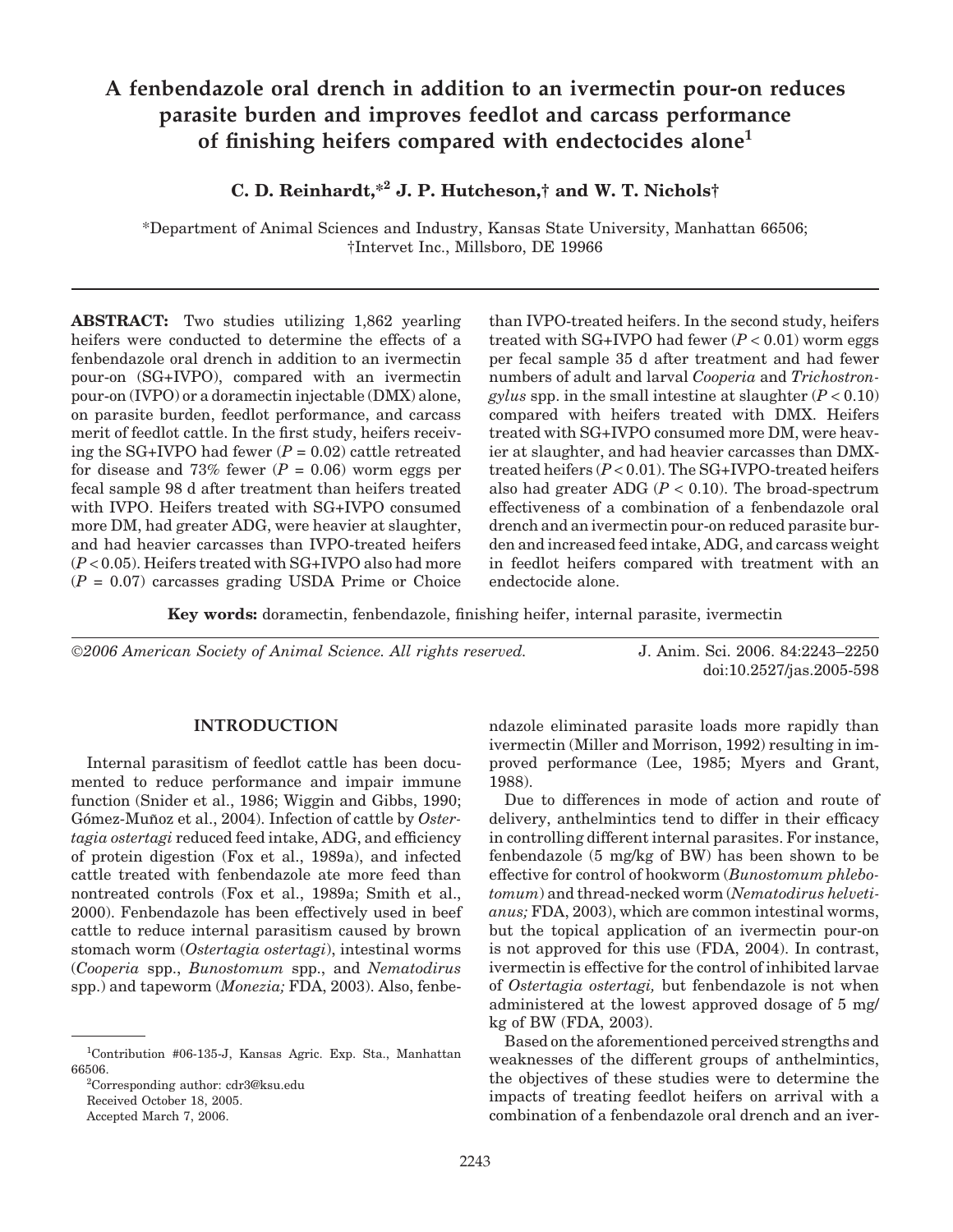mectin pour-on compared with either an ivermectin pour-on or a doramectin injectable alone on parasite burden, feedlot performance, and carcass quality of feedlot heifers.

### **MATERIALS AND METHODS**

Research protocols followed the guidelines stated in the Guide for the Care and Use of Agricultural Animals in Agricultural Research and Teaching.

#### *Experiment 1*

To compare the effect of a combination of a fenbendazole oral drench plus an ivermectin pour-on to that of an ivermectin pour-on alone on fecal egg counts, performance, and carcass traits,  $English \times Continental$ , yearling heifers (n = 1,106; initial BW =  $338 \pm 1.2$  kg) were purchased from sale barns in southern Texas and shipped to a research feedlot in Syracuse, KS (Bos Technica Research Services). Heifers arrived in 8 groups on 8 different days. The arrival date was used as the blocking factor. Within an arrival-date group, heifers were assigned randomly to 1 of 2 pens. One of 2 treatments was then assigned randomly to each pen. Heifers were not allowed access to feed or water during the allotment process. The first block was assigned to treatment on June 16, 2003, and the last block was assigned on July 18, 2003.

Immediately after assignment, each pen of heifers was processed and subsequently weighed as a group, providing the initial BW. The 16 pens averaged 69 heifers in each (63 to 73 per pen). Each heifer was identified at processing with 2 uniquely numbered ear tags, implanted with Finaplix-H (Intervet Inc., Millsboro, DE) and vaccinated with a modified-live virus respiratory vaccine containing IBR, BRSV, PI3, BVD Type 1 and BVD Type 2, and a 7-way clostridial bacterin-toxoid. Treatments, administered on d 0, were 1) a fenbendazole (Safeguard, Intervet Inc., Millsboro, DE) oral drench (5 mg of fenbendazole/kg of BW) and an ivermectin (Ivomec, Merial, Duluth, GA) pour-on  $(500 \mu g)$  of ivermectin/kg of BW; **SG+IVPO**), and 2) an ivermectin pour-on (500 g of ivermectin/kg of BW) alone (**IVPO**).

Fresh fecal samples were collected 3 times during the study: 1) as animals were allocated to pens and before assignment of treatment, d 0; 2) midway through the study (range of d 71 to 111; average of 98-d posttreatment); and 3) at slaughter. Initially 20% of the heifers (every fifth animal through the chute) from each pen were sampled on arrival and 10% of the heifers in each pen were randomly sampled on d 98 and at slaughter for fecal worm egg counts. Individual fresh fecal samples were collected and sealed in plastic bags, identified, and sent in an insulated container with an ice pack to an independent laboratory (Animal Production Consulting, Lincoln, NE) for analysis of parasite eggs using the Modified Wisconsin Sugar Flotation Technique (Cox and Todd, 1962). The laboratory technician was blinded to treatment assignments.

Heifers were brought to full-feed using 3 step-up rations, with the diet being changed every 7 d. The final ration consisted of a mixture of steam-flaked corn, alfalfa hay, cane molasses, fat, and supplement, and contained approximately 36.3 g/ton of monensin and 11 g/ ton of tylosin (DM basis; Table 1). Melengestrol acetate was also included in the final ration at 0.40 mg/heifer daily. The final diet was formulated to contain 12.5% CP, 7.4% fat, 5.7% crude fiber, 0.65% Ca, and 0.31% P (DM basis).

Animals were monitored twice daily for clinical signs of respiratory disease or injury. Of the heifers observed to be morbid, those with rectal temperatures exceeding 39.7°C were treated as prescribed by a veterinarian. The percentage of apparent morbidity was calculated as the number of animals removed from the home pen for symptoms of apparent morbidity divided by the total number of cattle in the pen. The percentage of respiratory morbidity was calculated as the number of cattle with rectal temperatures exceeding 39.7°C and displaying symptoms of respiratory disease, as determined by a trained evaluator, divided by the total number of cattle in the pen.

Heifers were slaughtered on November 4 (3 blocks, 6 pens) and 20 (5 blocks, 10 pens) of 2003, averaging 135 d on feed. Before shipment to the slaughter plant, each pen of heifers was weighed as a group to determine final live BW. Because previous studies at this facility have been evaluated on a shrunk BW basis, final live BW was decreased by 4%. Carcass data was collected by trained carcass collection personnel, and included HCW, USDA Yield Grade, marbling score, USDA Quality Grade, and percentage dark cutters.

Data (initial BW, final BW, ADG, DMI, G:F, HCW, USDA Yield Grade, USDA Quality Grade, dark cutters, apparent morbidity, apparent respiratory morbidity, retreatment, retreatment for respiratory morbidity, mortality, mortality due to respiratory disease, initial egg count, intermediate egg count, and slaughter egg count) were analyzed as a randomized complete block design (Statistix, version 8, 2002) with 2 treatments and 8 blocks. Pen served as the experimental unit. Pens were weighed together on pen scales to determine initial and final BW, but all other variables were measured on individual animals or carcasses, and arithmetic pen means were used for statistical analysis. Model effects included treatment and block, with treatment as a fixed effect and block as a random effect. Means were separated using LSD, and treatment means were considered different when the *F*-test had a *P* value  $\leq 0.10$  and a tendency when the *P* value was  $\leq 0.15$  but  $>0.10$ .

#### *Experiment 2*

To compare the effect of a combination of a fenbendazole oral drench plus an ivermectin pour-on to that of a doramectin injectable alone on parasite loads, performance and carcass traits of finishing cattle, English  $\times$ Continental yearling heifers  $(n = 756; \text{ initial BW } 318)$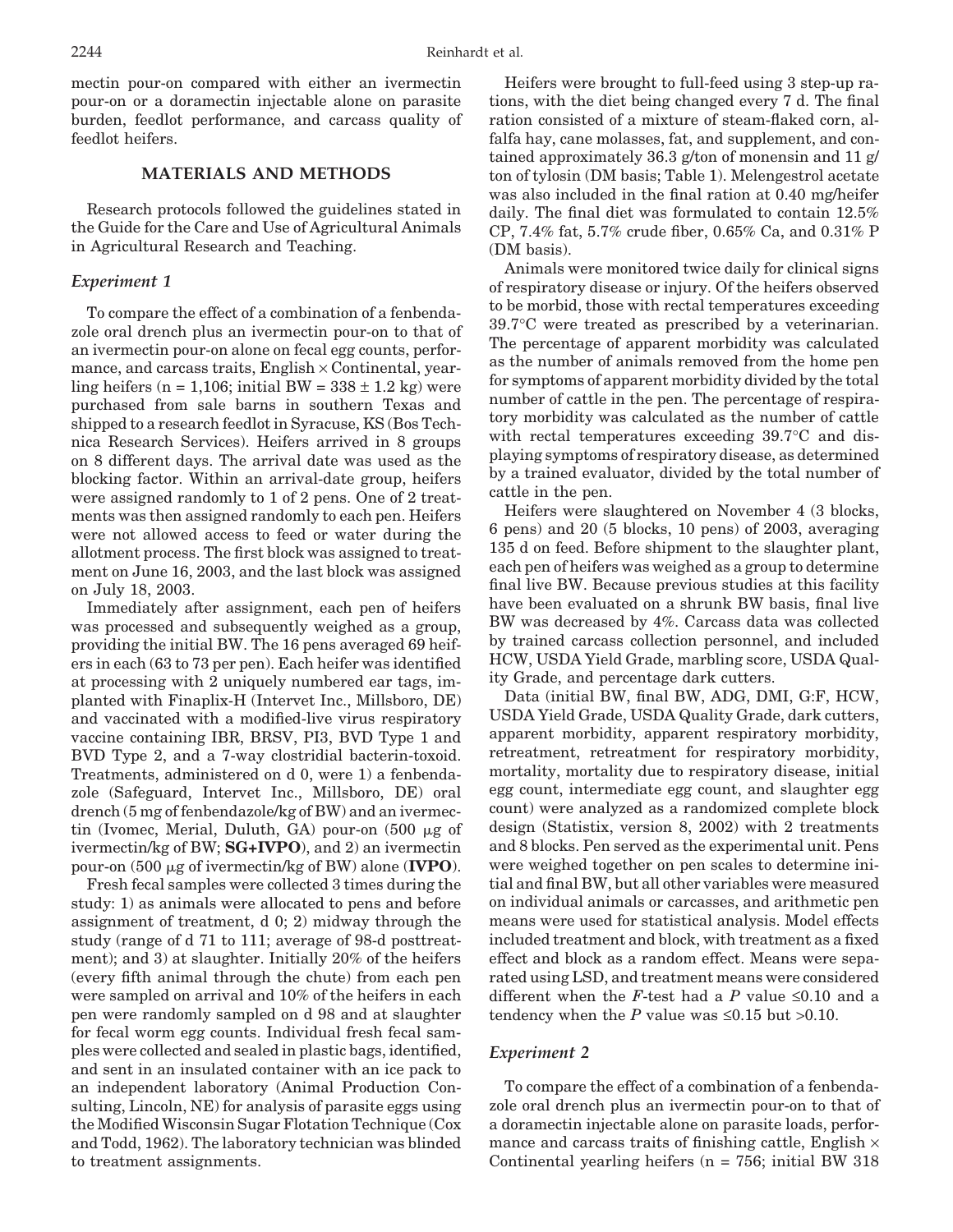± 1.6 kg) were delivered from wheat-native summer pasture in northeastern Oklahoma to a commercial feedyard in eastern CO. Upon arrival at the feedyard, heifers were randomly assigned (5 heifers at a time) to each of 18 pens until all pens contained 40 heifers, when the remaining heifers were allotted randomly (2 heifers at a time) to each pen. The 18 pens contained 42 heifers/ pen. Treatments were then randomly assigned to the 9 adjacent pairs of pens. Heifers were not allowed access to feed or water during the allotment process. Heifers were assigned to treatment on June 2, 2004.

Immediately after assignment each pen of heifers was weighed as a group, providing the initial BW. Each heifer was identified at processing with 2 uniquely numbered ear tags, implanted with Revalor-200 (Intervet Inc., Millsboro, DE), and vaccinated with a modifiedlive virus respiratory vaccine (IBR-BVD type 1 and 2). Treatments, administered on d 0, were 1) a fenbendazole (5 mg/kg of BW) oral drench and an ivermectin (500 g/kg of BW) pour-on (SG+IVPO), and 2) a doramectin (Dectomax, Pfizer Inc., New York, NY; 200  $\mu$ g/kg of BW) injectable alone (**DMX**).

Fresh fecal samples were collected 3 times during the study: 1) as animals were allotted to pens and before assignment of treatment, d 0; 2) 35 d posttreatment; and 3) 99 d posttreatment. Initially, 7 heifers from each pen were randomly selected and sampled on arrival, and 6 heifers from each pen were randomly sampled on d 35 and 99 for fecal worm egg counts. Individual fresh samples were collected, processed, and analyzed as described for Exp. 1.

Heifers were brought to full-feed using 5 step-up rations, with the rations being changed every 5 d. The final ration consisted of a mixture of steam-flaked corn, alfalfa hay, corn silage, wet distiller's grains, and liquid supplement, and contained approximately 36.3 g/ton of monensin and 7.7 g/ton of tylosin (DM basis; Table 1). Melengestrol acetate was also included in the final ration to supply 0.4 mg/heifer daily. The final diet was formulated to contain 13.3% CP, 4% fat, 5.2% crude fiber, 0.79% Ca, and 0.32% P (DM basis).

Animals were monitored for disease and treated as described in Exp. 1.

Heifers were slaughtered on November 2, 2004, after 153 d on feed. Final live BW was calculated as described for Exp. 1. Carcass data was collected by trained carcass collection personnel, and included HCW, USDA Yield Grade, marbling score, and USDA Quality Grade.

Ten animals from each treatment were randomly selected (1 animal from 8 pens/treatment and 2 animals from 2 pens/treatment for a total of 20 heifers) at slaughter for enumeration of parasites in the abomasum and small intestine. Abomasums and small intestines were washed in tap water, and the mucosa was rubbed lightly to remove adhering digesta. Contents were brought to volume with 4 L of tap water, and a 10% aliquot was collected and preserved for parasite enumeration. The washed abomasum was then soaked in 4 L of tap water at room temperature for approxi-

**Table 1.** Experimental diets used to evaluate anthelmintic treatments

| Ingredient                            | Exp. 1  | Exp. 2   |
|---------------------------------------|---------|----------|
|                                       | % of DM |          |
| Steam-flaked corn                     | 82.8    | 71.3     |
| Corn silage                           |         | $13.5\,$ |
| Wet distiller's grains                |         | 5.5      |
| Alfalfa hav                           | 5.1     | 4.0      |
| Cane molasses                         | 2.5     |          |
| Tallow                                | 3.8     |          |
| Dry supplement <sup>1</sup>           | 5.9     |          |
| Liquid supplement <sup>2</sup>        |         | 5.7      |
| DМ                                    | 79.16   | 65.49    |
| $\rm CP$                              | 12.52   | 13.33    |
| Ca                                    | 0.65    | 0.79     |
| P                                     | 0.31    | 0.32     |
| Monensin, g/ton                       | 36.3    | 36.5     |
| Tylosin, g/ton                        |         | 7.3      |
| Tylosin, mg/heifer daily              | 90      |          |
| Melengestrol acetate, mg/heifer daily | 0.40    | 0.40     |

1 65.99% CP, 42.98% NPN, 9.24% Ca, 1.00% P, 0.54% K, 4.31% salt, 117,421 IU/kg of vitamin A, 11,783 IU/kg of vitamin D, and 117 IU/ kg of vitamin E.

57.97% CP, 55.07% NPN, 10.49% Ca, 0.27% P, 2.99% K, 6.27% salt, 86,273 IU/kg of vitamin A, and 319 IU/kg of vitamin E.

mately 12 h, after which time the mucosa was vigorously rubbed to remove all mucus and sloughing tissue (Taylor et al., 2000). An aliquot (1 L) of this material was also collected and preserved for parasite enumeration (Ritchie et al., 1966). The laboratory technician enumerating parasites was blinded to the treatments.

Data (initial BW, final BW, ADG, DMI, G:F, HCW, USDA Yield Grade, USDA Quality Grade, dark cutters, worm count, initial egg count, intermediate egg count, slaughter egg count, apparent morbidity, apparent respiratory morbidity, retreatment, retreatment for respiratory morbidity, mortality, and mortality due to respiratory disease) were analyzed as a completely randomized design (Statistix, version 8, 2002) with 2 treatments. Pen served as the experimental unit. Initial BW and final BW were taken on a pen basis, but all other variables were measured on individual animals or carcasses, and arithmetic pen means were used for statistical analysis. Model effects included treatment. Means were separated as described for Exp. 1. Parasite enumeration data were analyzed using  $\chi^2$  test of the log<sub>10</sub> transformations of actual counts.

## **RESULTS AND DISCUSSION**

Pretreatment fecal parasite egg shedding averaged 32.7 and 8.7 worm eggs/g of fecal sample in studies 1 and 2, and there was no difference between treatments (Tables 2 and 3, respectively). Heifers treated with SG+IVPO had fewer (*P* < 0.10) parasite eggs/sample 98 d posttreatment and fewer  $(P < 0.10)$  eggs at slaughter compared with IVPO heifers (Table 2). Heifers treated with SG+IVPO had fewer  $(P < 0.01)$  eggs/sample at 35 d posttreatment than DMX-treated heifers (Table 3).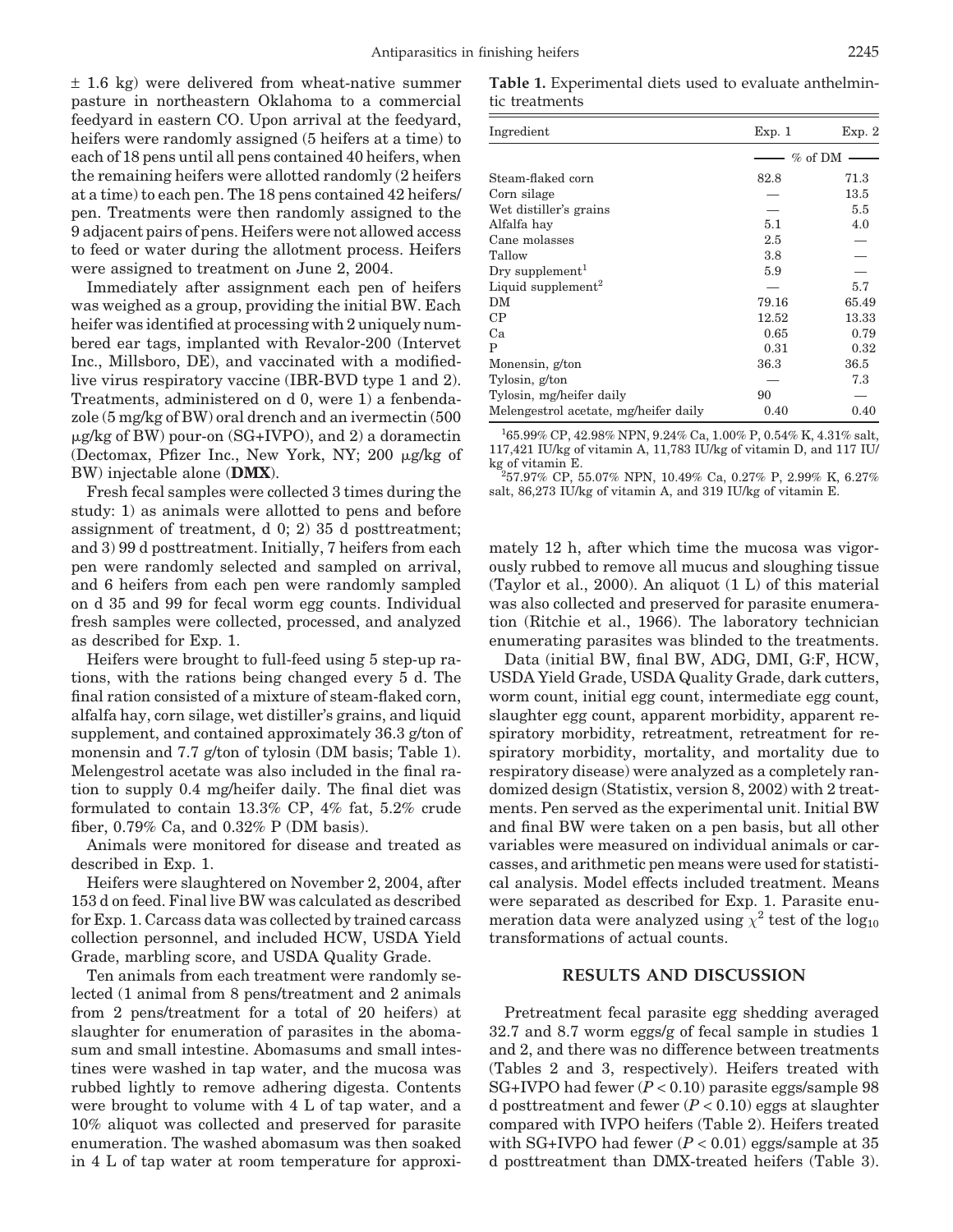|                                        | Fenbendazole <sup>1</sup>          |                                    |            |            |
|----------------------------------------|------------------------------------|------------------------------------|------------|------------|
| Item                                   | $^{+}$<br>ivermectin<br>$pour-on2$ | Ivermectin<br>pour-on <sup>2</sup> | <b>SEM</b> | $P$ -value |
| No. of pens                            | 8                                  | 8                                  |            |            |
| Heifers, No.                           | 551                                | 555                                |            |            |
| Days on feed                           | 135                                | 135                                |            |            |
| Initial BW, kg                         | 338                                | 337                                | 1.24       | 0.83       |
| Fecal egg count <sup>3</sup>           |                                    |                                    |            |            |
| Initial                                | 30.3                               | 34.7                               | 4.66       | 0.52       |
| d 98                                   | 1.12                               | 4.15                               | 1.11       | 0.06       |
| Slaughter                              | 2.17                               | 6.82                               | 1.67       | 0.06       |
| Health data                            |                                    |                                    |            |            |
| Total apparent morbidity, $4\%$        | 19.69                              | 24.32                              | 1.86       | 0.12       |
| Respiratory morbidity, $\frac{5}{6}$ % | 18.00                              | 22.50                              | 2.17       | 0.19       |
| Total repulls, %                       | 47.07                              | 58.81                              | 2.63       | 0.02       |
| Respiratory repull, %                  | 43.95                              | 53.82                              | 3.32       | 0.07       |
| Total mortality, %                     | 1.26                               | 2.14                               | 0.58       | 0.32       |
| Respiratory mortality, $6\%$           | 0.90                               | 1.60                               | 0.44       | 0.30       |
| Number of dead                         | 7                                  | 12                                 |            |            |
| Respiratory dead                       | 5                                  | 9                                  |            |            |

|                                |  | <b>Table 2.</b> Effects of anthelmintic treatments on fecal egg counts and health data of feedlot |  |  |  |  |
|--------------------------------|--|---------------------------------------------------------------------------------------------------|--|--|--|--|
| heifers after arrival (Exp. 1) |  |                                                                                                   |  |  |  |  |

<sup>1</sup>Fenbendazole was delivered on arrival as a liquid suspension at the rate of 5 mg of fenbendazole/kg of BW.

<sup>2</sup>Ivermectin pour-on was delivered on arrival at the rate of 500  $\mu$ g of ivermectin/kg of BW.

Fecal egg counts measured per gram of sample using the Modified Wisconsin Sugar Flotation Method. 4 Percentage of cattle pulled from home pens due to apparent disease symptoms (respiratory, as well as other diseases). <sup>5</sup>

 $5$ Determined by rectal temperatures (> $39.7$ °C) and clinical symptoms evaluated by trained technicians. Determined by postmortem analysis.

|                                 | Fenbendazole <sup>1</sup><br>$^{+}$ |                                       |            |            |  |
|---------------------------------|-------------------------------------|---------------------------------------|------------|------------|--|
| Item                            | ivermectin<br>pour-on <sup>2</sup>  | Doramectin<br>injectable <sup>3</sup> | <b>SEM</b> | $P$ -value |  |
| No. of pens                     | 9                                   | 9                                     |            |            |  |
| Heifers, No.                    | 378                                 | 378                                   |            |            |  |
| Days on feed                    | 153                                 | 153                                   |            |            |  |
| Initial BW, kg                  | 320                                 | 316                                   | 1.59       | 0.19       |  |
| Fecal egg counts <sup>4</sup>   |                                     |                                       |            |            |  |
| Initial                         | 9.7                                 | 7.3                                   | 1.61       | 0.52       |  |
| d 35                            | 0.03                                | 1.05                                  | 0.18       | < 0.01     |  |
| d 99                            | 0.56                                | 0.56                                  | 0.16       | 1.00       |  |
| Health data                     |                                     |                                       |            |            |  |
| Total apparent morbidity, $5\%$ | 5.56                                | 4.23                                  | 0.91       | 0.49       |  |
| Respiratory morbidity, $\%$     | 3.70                                | 2.65                                  | 0.69       | 0.46       |  |
| Total mortality, $\frac{7}{6}$  | 0.53                                | 0.79                                  | 0.44       | 0.69       |  |
| Respiratory mortality, $8\%$    | 0.27                                | 0.53                                  | 0.29       | 0.66       |  |
| Number of dead                  | $\overline{2}$                      | 3                                     |            |            |  |
| Respiratory dead                | 1                                   | $\overline{2}$                        |            |            |  |
| Number of rejects               | 1                                   | $\mathbf{1}$                          |            |            |  |

**Table 3.** Effects of anthelmintic treatments on fecal egg counts and health data of feedlot heifers (Exp. 2)

<sup>1</sup>Fenbendazole was delivered on arrival as Safe-Guard liquid suspension at the rate of 5 mg of fenbendazole/ kg of BW.<br><sup>2</sup>Ivermectin pour-on was delivered on arrival as Ivomec pour-on at the rate of 500 µg of ivermectin/kg of

BW.

<sup>3</sup>Doramectin injectable was delivered on arrival as Dectomax at the rate of 200  $\mu$ g of doramectin/kg of BW.

Fecal egg counts measured per gram of sample using the Modified Wisconsin Sugar Flotation Method. <sup>5</sup>Pulled from home pens for apparent symptoms of disease (respiratory as well as other diseases).

 ${}^{6}$ Determined by rectal temperatures (> $39.7^{\circ}$ C) and clinical symptoms evaluated by trained technicians.<br>Theath loss includes chronic sick animals removed from the study before termination of the study

Death loss includes chronic sick animals removed from the study before termination of the study.

8 Determined by postmortem analysis.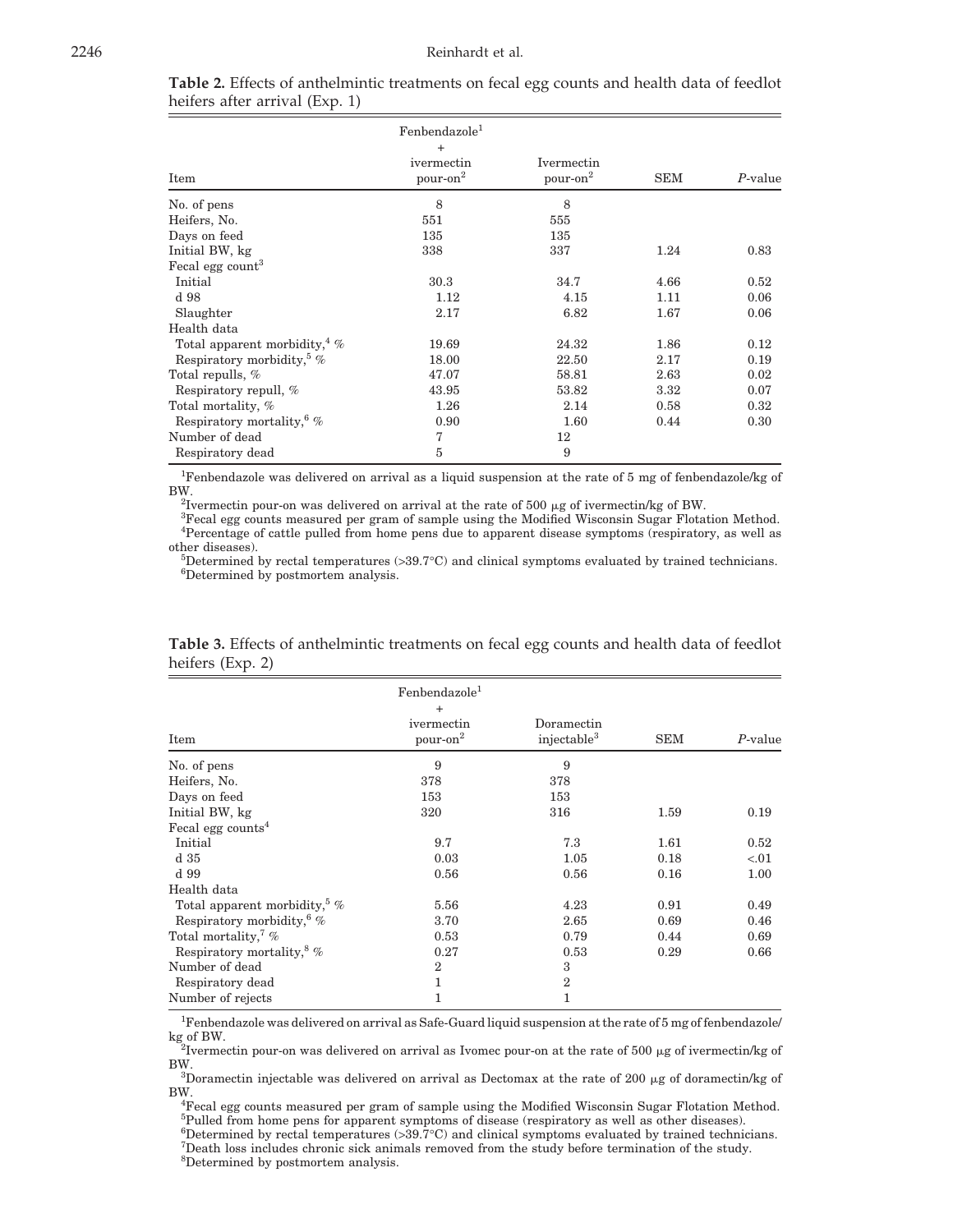**Table 4.** Effects of anthelmintic treatments on feedlot performance of heifers (Exp. 1)

| <b>Item</b>              | Fenbendazole <sup>1</sup><br>$\ddot{}$<br>ivermectin<br>pour-on <sup>2</sup> | <b>Ivermectin</b><br>pour-on <sup>2</sup> | SEM   | $P$ -value |
|--------------------------|------------------------------------------------------------------------------|-------------------------------------------|-------|------------|
|                          |                                                                              |                                           |       |            |
| No. of pens              | 8                                                                            | 8                                         |       |            |
| Heifers, No.             | 551                                                                          | 555                                       |       |            |
| Days on feed             | 135                                                                          | 135                                       |       |            |
| Initial BW, kg           | 338                                                                          | 337                                       | 1.24  | 0.83       |
| Final BW, $3 \text{ kg}$ | 546                                                                          | 538                                       | 1.66  | 0.01       |
| ADG, kg                  | 1.54                                                                         | 1.48                                      | 0.01  | 0.01       |
| DMI, kg                  | 8.09                                                                         | 7.89                                      | 0.06  | 0.04       |
| d 1 to $30^4$            | 6.07                                                                         | 5.82                                      | 0.08  | 0.07       |
| G: F                     | 0.190                                                                        | 0.188                                     | 0.001 | 0.22       |

<sup>1</sup>Fenbendazole was delivered on arrival as Safe-Guard liquid suspension at the rate of 5 mg of fenbendazole/kg of BW. <sup>2</sup>

<sup>2</sup>Ivermectin pour-on was delivered on arrival as Ivomec pour-on at

the rate of 500  $\mu$ g of ivermectin/kg of BW.<br><sup>3</sup>Final live BW decreased by 4% to account for shrink.

4 Dry matter intake for d 1 to 30.

The reduction in fecal egg shedding in feedlot heifers treated with the combination of SG+IVPO compared with either IVPO or DMX alone is consistent with previously reported results. Bliss et al. (1991) demonstrated that worm egg counts in cattle treated with fenbendazole dropped below 1 egg/g in 48 to 60 h, whereas egg counts in cattle treated with ivermectin injectable dropped below 1 egg/g only after 5 d posttreatment. Similarly, Miller and Morrison (1992) reported worm egg and larvae numbers 24 h posttreatment with fenbendazole dropped 84.6 and 99.7%, respectively, compared with 73.6 and 74.8% reductions for cattle injected with ivermectin. Conversely, Conder et al. (1998) reported that topical administration of 500  $\mu$ g of doramectin/kg of BW was greater than 99% effective at reducing parasite egg shedding compared with saline-treated controls.

Although mortality in these studies did not differ  $(P = 0.32$  and 0.69, Exp. 1 and 2 respectively) between treatments, heifers treated with SG+IVPO tended (*P* < 0.15; Table 2) to have less apparent morbidity at 19.7% than IVPO heifers at  $24.3\%$  (SEM = 1.86), and SG+IVPO resulted in fewer (*P* < 0.05) cattle retreated for disease with 47.7% than IVPO heifers at 58.8%  $(SEM = 2.63)$ . These data support the results observed by Smith et al. (2000) who reported lower morbidity and mortality in steers treated with fenbendazole before and during the grazing phase and on arrival at the feedlot compared with negative controls.

Treatment with SG+IVPO positively affected animal performance when compared with IVPO (Table 4). Heifers treated with SG+IVPO consumed more DM than IVPO heifers during the first 30 d on test  $(P < 0.10)$ and for the duration of the study  $(P < 0.05)$ . Heifers treated with SG+IVPO also gained more weight and had heavier final BW  $(P < 0.05)$  than heifers treated with IVPO. In the second study, heifers treated with SG+IVPO consumed more DM than DMX heifers,

**Table 5.** Effects of anthelmintic treatments on feedlot performance of heifers (Exp. 2)

|                          | Fenbendazole <sup>1</sup><br>$\ddot{}$ |                                       |            |            |
|--------------------------|----------------------------------------|---------------------------------------|------------|------------|
| Item                     | ivermectin<br>pour-on <sup>2</sup>     | Doramectin<br>injectable <sup>3</sup> | <b>SEM</b> | $P$ -value |
| No. of pens              | 9                                      | 9                                     |            |            |
| Heifers, No.             | 375                                    | 374                                   |            |            |
| Days on feed             | 153                                    | 153                                   |            |            |
| Initial BW, kg           | 320                                    | 316                                   | 1.59       | 0.19       |
| Final BW, $4 \text{ kg}$ | 546                                    | 533                                   | 2.75       | < 0.01     |
| ADG, kg                  | 1.48                                   | 1.42                                  | 0.016      | 0.06       |
| DMI, kg                  | 10.34                                  | 9.83                                  | 0.089      | < 0.01     |
| G: F                     | 0.143                                  | 0.144                                 | 0.001      | 0.67       |

<sup>1</sup>Fenbendazole was delivered on arrival as Safe-Guard liquid suspension at the rate of 5 mg of fenbendazole/kg of BW. <sup>2</sup>

 ${}^{2}$ Ivermectin pour-on was delivered on arrival as Ivomec pour-on at the rate of 500  $\mu$ g of ivermectin/kg of BW.

Doramectin injectable was delivered on arrival as Dectomax at the rate of 200  $\mu$ g of doramectin/kg of BW.

Final live BW decreased by 4% to account for shrink.

gained more weight  $(P < 0.10)$ , and had heavier final BW (*P* < 0.05) than heifers treated with DMX (Table 5). There was no difference in feed conversion due to treatment in either study. In both of the present studies, the combination of SG+IVPO increased DMI and ADG. Fox et al. (1989a) demonstrated that an experimentally induced challenge with *Ostertagia ostertagi* in cattle reduced feed intake, efficiency of protein digestion, and BW gain. Infected animals in that study were treated with fenbendazole on d 46 resulting in an immediate increase in feed intake. This intake-stimulation effect occurs relative to the level of infection, as demonstrated by Smith et al. (2000) where cattle treated with fenbendazole upon entering the feedyard had even greater intake and gain response to fenbendazole vs. controls if they had high (47 eggs/g) vs. low (9 eggs/g) worm egg counts.

Anorexia of parasite-infected calves may be explained by reduced feed digestion and passage. Fox et al. (1989b) reported reduced levels of blood gastrin and pepsinogen in calves artificially infected with *Ostertagia ostertagi* compared with noninfected controls. The artificially infected calves also displayed a reduction in apparent diet digestibility and digesta rate of passage (Fox et al., 1989a). This is in agreement with Sykes and Coop (1977) who noted a reduction in voluntary feed intake and apparent nitrogen digestibility in sheep experimentally infected with *Ostertagia circumcincta.* Reduced protein digestion can be partially accounted for by reduced secretions from the acid-producing parietal cells and pepsinogen-secreting chief cells due to damage by parasites (Armour et al., 1966; McLeay et al., 1973). Reductions in intake of abomasally parasitized calves has been associated with elevated blood gastrin concentrations (Fox et al., 2002), which may adversely affect reticulo-ruminal motility and abomasal emptying, leading to reduced feed intake. However, intestinal parasitism may also adversely affect feed con-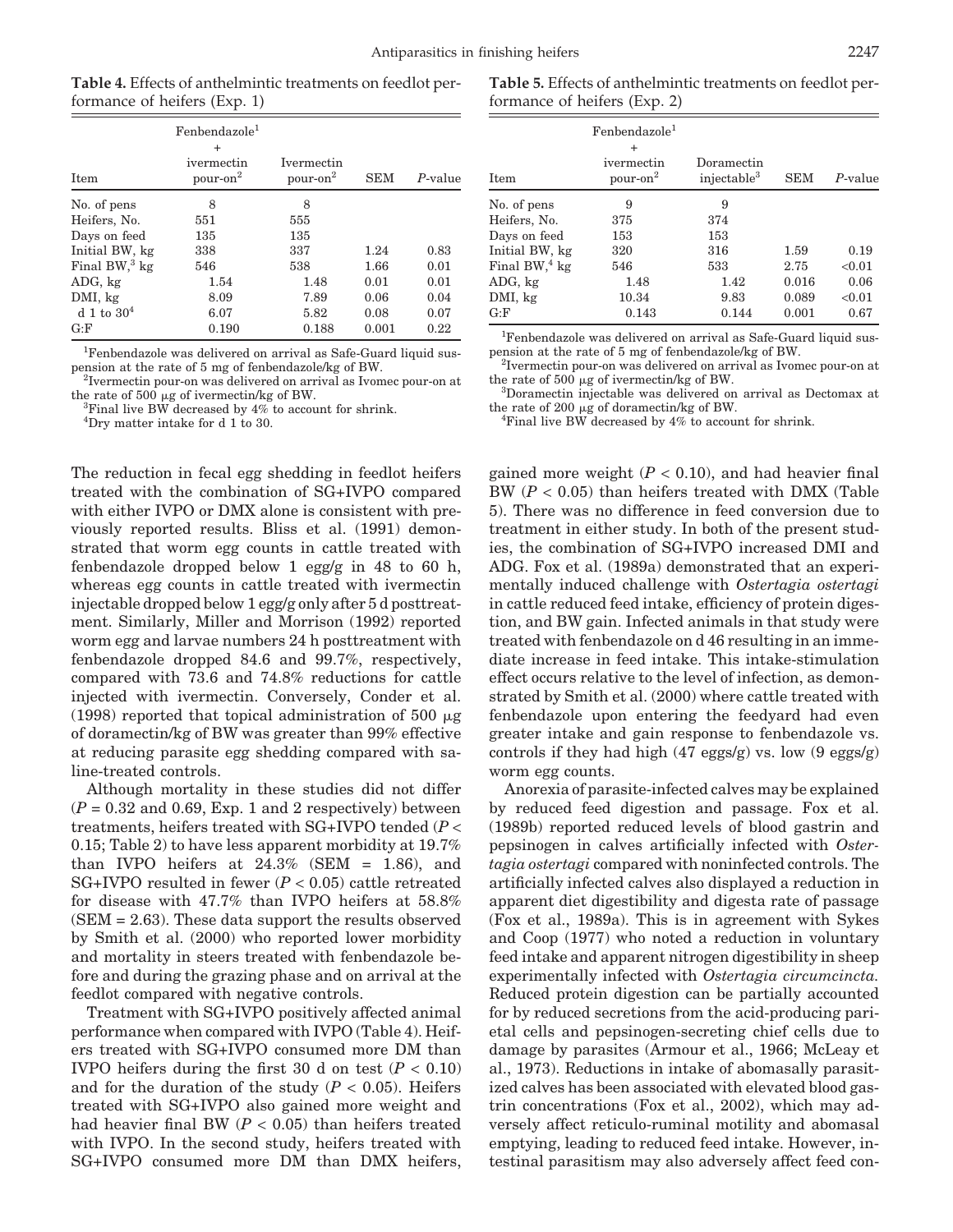| Table 6. Effects of anthelmintic treatments on carcass per- |  |
|-------------------------------------------------------------|--|
| formance of heifers (Exp. 1)                                |  |

| <b>Item</b>                 | Fenbendazole <sup>1</sup><br>$\ddot{}$<br>ivermectin<br>pour-on <sup>2</sup> | Ivermectin<br>pour-on <sup>2</sup> |      | SEM P-value |
|-----------------------------|------------------------------------------------------------------------------|------------------------------------|------|-------------|
| HCW, kg                     | 338                                                                          | 333                                | 1.11 | 0.01        |
| Dressing $%$                | 62.0                                                                         | 61.9                               | 0.10 | 0.51        |
| Yield Grade                 |                                                                              |                                    |      |             |
| 1 and 2, $%$                | 59.8                                                                         | 63.3                               | 1.3  | 0.09        |
| 3, %                        | 32.6                                                                         | 31.4                               | 0.87 | 0.34        |
| 4 and 5, $%$                | 7.6                                                                          | 5.3                                | 1.18 | 0.22        |
| Avg Yield Grade             | 2.85                                                                         | 2.75                               | 0.04 | 0.10        |
| <b>USDA Quality Grade</b>   |                                                                              |                                    |      |             |
| Marbling Score <sup>3</sup> | 397                                                                          | 389                                | 3.33 | 0.13        |
| Prime, %                    | 0.8                                                                          | 0.2                                | 0.41 | 0.34        |
| Choice, $%$                 | 47.1                                                                         | 42.4                               | 2.0  | 0.13        |
| Prime and Choice, %         | 47.9                                                                         | 42.5                               | 2.0  | 0.10        |
| Select, %                   | 43.6                                                                         | 46.8                               | 2.3  | 0.35        |
| Standard, %                 | 8.5                                                                          | 10.7                               | 0.76 | 0.09        |
| Dark cutters, %             | 0.19                                                                         | 0.77                               | 0.19 | 0.07        |

<sup>1</sup>Fenbendazole was delivered on arrival as Safe-Guard liquid suspension at the rate of 5 mg of fenbendazole/kg of BW. <sup>2</sup>

 $\rm z$ Ivermectin pour-on was delivered on arrival as Ivomec pour-on at the rate of  $500 \mu g$  of ivermectin/kg of BW.

 $300 = \text{Slight}^{0}$ ;  $400 = \text{Small}^{0}$ ;  $500 = \text{Models}^{0}$ .

sumption via central satiety signals (Fox, 1997), but this mechanism is not fully understood.

Hot carcass weight was increased  $(P < 0.05)$  for SG+IVPO- compared with IVPO-treated heifers (Table 6) and for SG+IVPO- compared with DMX-treated heifers (*P* < 0.05; Table 7). There was no effect of treatment

**Table 7.** Effects of anthelmintic treatments on carcass performance of heifers (Exp. 2)

| <b>Item</b>                 | Fenbendazole <sup>1</sup><br>$\ddot{}$<br>ivermectin<br>pour-on <sup>2</sup> | Doramectin<br>injectable <sup>3</sup> | ${\rm SEM}$ | P-value |
|-----------------------------|------------------------------------------------------------------------------|---------------------------------------|-------------|---------|
| HCW, kg                     | 354                                                                          | 346                                   | $1.6\,$     | 0.01    |
| Dressing $%$                | 64.8                                                                         | 65.0                                  | 0.10        | 0.24    |
| Yield Grade                 |                                                                              |                                       |             |         |
| 1 and 2, $%$                | 53.5                                                                         | 55.4                                  | $1.6\,$     | 0.57    |
| 3, %                        | 38.1                                                                         | 40.2                                  | 2.0         | 0.63    |
| 4 and 5, $%$                | 8.3                                                                          | 4.4                                   | 1.1         | 0.07    |
| Avg Yield Grade             | 2.85                                                                         | 2.78                                  | 0.02        | 0.20    |
| <b>USDA Quality Grade</b>   |                                                                              |                                       |             |         |
| Prime, %                    | 0.8                                                                          | 0.3                                   | 0.30        | 0.42    |
| Choice, $%$                 | 51.9                                                                         | 49.0                                  | 2.1         | 0.51    |
| Prime and Choice, %         | 52.7                                                                         | 49.3                                  | 2.3         | 0.46    |
| Select, %                   | 44.4                                                                         | 48.1                                  | 2.1         | 0.40    |
| Standard, %                 | 2.9                                                                          | 2.7                                   | 0.64        | 0.85    |
| Marbling score <sup>4</sup> | 493                                                                          | 500                                   | 2.5         | 0.20    |
| Dark cutter, %              | 0.5                                                                          | 2.1                                   | 0.004       | 0.06    |

<sup>1</sup>Fenbendazole was delivered on arrival as Safe-Guard liquid suspension at the rate of 5 mg of fenbendazole/kg of BW. <sup>2</sup>

<sup>2</sup>Ivermectin pour-on was delivered on arrival as Ivomec pour-on at the rate of  $500 \mu g$  of ivermectin/kg of BW.

 ${}^{3}$ Doramectin injectable was delivered on arrival as Dectomax at the rate of 200  $\mu$ g of doramectin/kg of BW.

 $^{4}400 =$  Slight<sup>00</sup>; 500 = Small<sup>00</sup>

on dressing percent among heifers in either study. In Exp. 1, the percentage of USDA Prime or Choice carcasses tended to be increased  $(P < 0.15)$  and USDA Standard carcasses were reduced  $(P < 0.10)$  in the SG+IVPO-treated heifers (Table 4), and marbling score tended to be greater  $(P < 0.15)$  for heifers treated with SG+IVPO vs. IVPO. Carcasses from the SG+IVPO heifers tended to have greater  $(P < 0.15)$  average yield grades and had fewer USDA Yield Grade 1 or 2 (*P* < 0.10) carcasses compared with IVPO heifers. In Exp. 2, USDA percentage grading Prime and Choice (*P* = 0.46) and USDA average Yield Grade  $(P = 0.20)$  were not affected by treatment. However, the SG+IVPO heifers had a greater  $(P < 0.10)$  percentage of Yield Grade 4 and 5 carcasses compared with DMX alone. The increased degree of body fat in heifers treated with SG+IVPO is consistent with the noted increase in DMI. As SG+IVPO-treated heifers consumed more energy throughout the study and had greater ADG, it is reasonable that they would exhibit greater fat and marbling deposition. Heifers treated with SG+IVPO had a lower percentage of dark cutting carcasses than IVPO or DMX  $(P < 0.10)$ .

In Exp. 2, abomasal counts of adult and 4th stage larval (L4) *Ostertagia ostertagi* were not affected by treatment  $(P = 0.25$  and 0.33, respectively; Table 8). Small intestinal counts of total adult parasites,  $L_4$  and adult *Cooperia* spp., and adult *Trichostrongylus colubriformis* were reduced (*P* < 0.05) in heifers treated with SG+IVPO compared with DMX, but total counts of *Trichostrongylus colubriformis* were not affected by treatment. The reductions in posttreatment egg shedding for SG+IVPO compared with IVPO (Exp. 1) and DMX (Exp. 2) and small intestinal adult and larval parasites for SG+IVPO-treated heifers vs. DMXtreated heifers may be interpreted to mean that the combination of a fenbendazole oral drench with ivermectin was more effective in reducing overall parasite burden than a single treatment with an avermectin. The efficacy of SG+IVPO as measured by reductions in small intestinal adult and larval stages of *Cooperia* and adult stage of *Trichostrongylus* spp. is supported by Taylor et al. (2000) who reported that treatment with fenbendazole reduced total abomasal parasite counts from 1,572/animal to 324/animal at slaughter after 121 d on feed. This reduction in parasite load was associated with increased ADG, improvement in G:F, and an increase in HCW. In a 4-experiment summary, Myers and Grant (1988) found that feedlot cattle treated with fenbendazole plus organophosphate had improved G:F compared with cattle receiving ivermectin injectible alone. In contrast, a study conducted by Guichon et al. (2000) demonstrated that cattle treated with fenbendazole, permethrin, and fenthion had a reduction in ADG compared with an ivermectin pour-on alone.

Williams et al. (1997) reported that an ivermectin pour-on  $(500 \mu g/kg \text{ of BW})$  possessed greater efficacy against *Ostertagia ostertagi* than fenbendazole, albendazole, or oxfendazole; however, an ivermectin pour-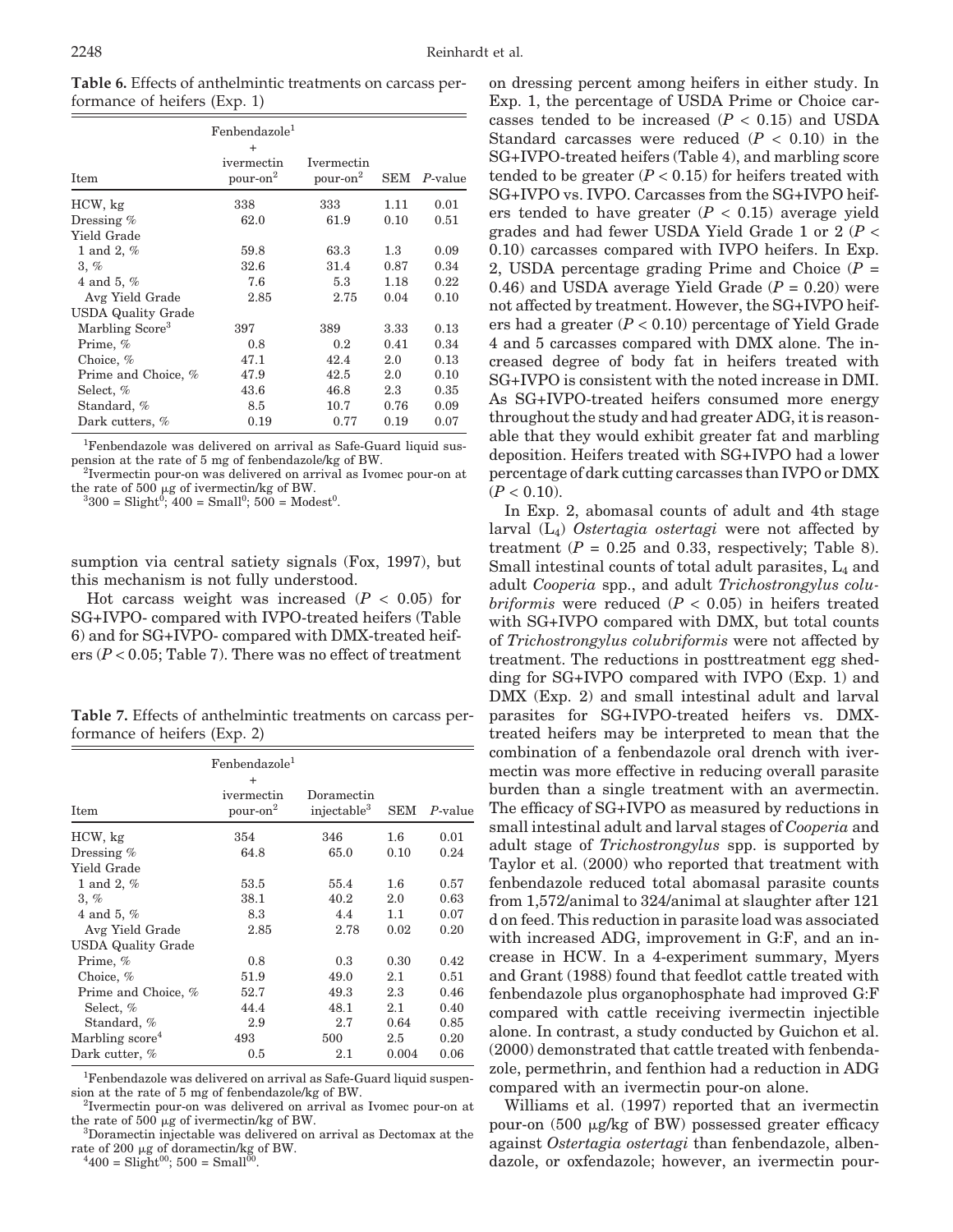|                                       | Fenbendazole <sup>1</sup><br>$+$   |                                       |            |         |
|---------------------------------------|------------------------------------|---------------------------------------|------------|---------|
| Item                                  | ivermectin<br>pour-on <sup>2</sup> | Doramectin<br>injectable <sup>3</sup> | <b>SEM</b> | P-value |
| Number of heifers                     | 10                                 | 10                                    |            |         |
| Abomasal count <sup>4,5</sup>         |                                    |                                       |            |         |
| Adults                                | 1,864                              | 848                                   | 452        | 0.25    |
| $L_4{}^6$                             | 226                                | 102                                   | 70         | 0.33    |
| Total abomasal count                  | 2,090                              | 950                                   | 484        | 0.38    |
| Head parasite free/total head         | 3/10                               | 4/10                                  |            |         |
| Small intestinal count <sup>4,5</sup> |                                    |                                       |            |         |
| Adult                                 |                                    |                                       |            |         |
| Total                                 | $\mathbf{0}$                       | 2,180                                 | 719        | < 0.01  |
| Trichostrongylus colubriformis        | $\Omega$                           | 890                                   | 322        | 0.03    |
| Cooperia spp.                         | $\Omega$                           | 1,290                                 | 402        | < 0.01  |
| $L_4$                                 |                                    |                                       |            |         |
| Total                                 | 16                                 | 245                                   | 60         | 0.10    |
| Trichostrongylus colubriformis        | 16                                 | 20                                    | 13         | 0.98    |
| Cooperia spp.                         | $\Omega$                           | 225                                   | 56         | 0.03    |
| Total small intestinal count          | 16                                 | 2,425                                 | 751        | < 0.01  |
| Head parasite free/total head         | 9/10                               | 3/10                                  |            |         |
| Total count                           | 2,106                              | 3,375                                 | 840        | 0.68    |

|                  | <b>Table 8.</b> Effects of anthelmintic treatments on abomasal and intestinal parasite counts for |  |  |  |  |
|------------------|---------------------------------------------------------------------------------------------------|--|--|--|--|
| heifers (Exp. 2) |                                                                                                   |  |  |  |  |

<sup>1</sup>Fenbendazole was delivered on arrival as Safe-Guard liquid suspension at the rate of 5 mg of fenbendazole/ kg of BW.

<sup>2</sup>Ivermectin pour-on was delivered on arrival as Ivomec pour-on at the rate of 500  $\mu$ g of ivermectin/kg of BW.

<sup>3</sup>Doramectin injectable was delivered on arrival as Dectomax at the rate of 200  $\mu$ g of doramectin/kg of BW.

*Ostertagia ostertagi.*

<sup>5</sup>Analyzed as  $log_{10}$  transformation of parasite counts.

<sup>6</sup>4th stage larvae.

on had lower efficacy against *C. punctata* adult males compared with the benzimidazoles. In cattle that had previously received multiple treatments with avermectin/milbemycin compounds, Fiel et al. (2001) reported that fenbendazole reduced egg shedding by 100% vs. pretreatment levels, compared with reductions of 85 and 65% for injectable administration of doramectin and ivermectin. Also, postmortem parasite enumeration of these same animals indicated that ivermectin was only 62.7% effective at reducing *C. oncophora.* At  $200 \mu$ g/kg of BW (40% of labeled dosage) an ivermectin pour-on was reported by Alva-Valdes et al. (1986) to be 86 and 85% effective against *C. punctata* and *Trichostrongylus colubriformis.* Bliss et al. (1991) reported improved efficacy of fenbendazole compared with ivermectin injectable in reducing adult and larval stages of *Trichostrongylus axei* and *Cooperia* spp.; however, the ivermectin was administered at 100  $\mu$ g/kg of BW, or one-half the labeled dosage. Conversely, Couvillion et al. (1997) demonstrated injectable doramectin was greater than 99% effective against the adult and  $L_4$ stages of *Cooperia* spp. and *T. colubriformis.*

Improvements in performance and carcass weight in the SG+IVPO heifers can be directly attributed to greater DM and energy consumption in both of our studies. The lower fecal egg shedding posttreatment (Studies 1 and 2) and fewer parasites in the small intestine at slaughter (Exp. 2) for the SG+IVPO-treated heifers compared with heifers treated with either avermectin alone demonstrate the effectiveness of a combination of fenbendazole with an avermectin for reducing parasite loads in comparison with an avermectin alone. Whereas posttreatment fecal egg counts for the avermectin-treated heifers were not extremely high, egg counts as low as 9 eggs/g have been shown to significantly reduce performance in yearling cattle fed for slaughter (Smith et al., 2000).

These studies could be interpreted to indicate that anthelmintics of differing chemical structure and delivery method used in combination may be more effective at reducing total parasite burden than a single anthelmintic used alone. The result of more rapid and more thorough reduction of an animal's parasite load may have a beneficial impact on feed intake and performance of feedlot cattle. Also, these studies may indicate that relatively low-level parasite infections by organisms other than *Ostertagia ostertagi,* measured by fecal egg shedding or by postslaughter parasite enumeration, may have adverse effects on animal performance.

These data indicate that there may be an advantage in performance when a fenbendazole oral drench and an ivermectin pour-on are used in combination compared with using an ivermectin pour-on or a doramectin injectable alone. Heifers treated with a combination of a fenbendazole oral drench and an ivermectin pour-on consumed more feed, gained more weight, and had